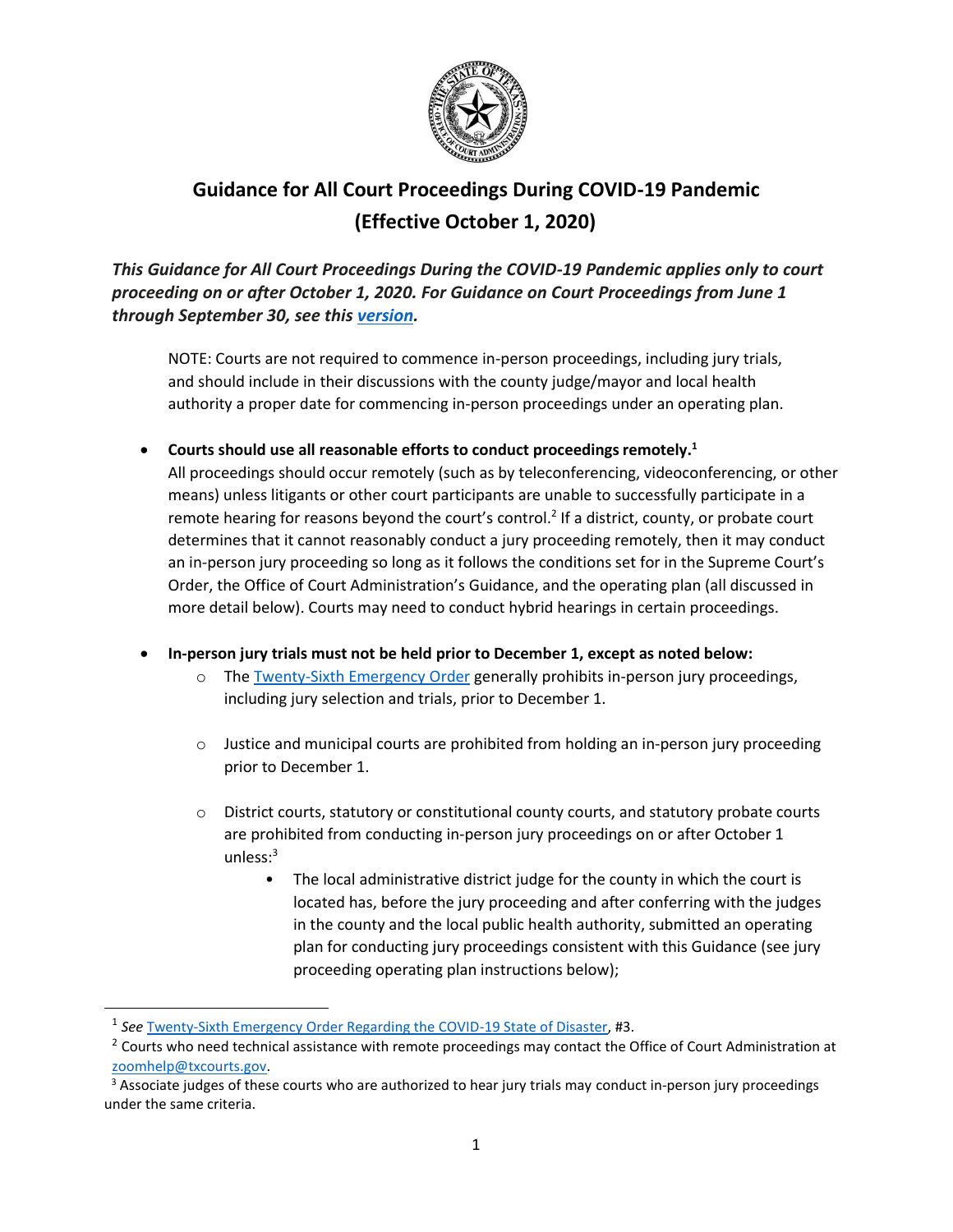- To assist with coordination of local resources and to manage capacity issues, the judge has obtained prior approval for that jury proceeding from the local administrative district judge and Regional Presiding Judge;
- Not more than five days before the jury proceeding, the local administrative district judge has consulted the local public health authority and verified that local health conditions and plan precautions are appropriate for the jury proceeding to proceed;
- The court has considered on the record any objection or motion related to proceeding with the jury proceeding at least seven days before the jury proceeding or as soon as practicable if the objection or motion is made or filed within seven days of the jury proceeding; and
- The court has established communication protocols to ensure that no court participants have tested positive for COVID-19 within the previous 30 days, currently have symptoms of COVID-19, or have had recent known exposure to COVID-19.
- $\circ$  Except for criminal cases where confinement in jail or prison is a potential punishment, courts may conduct remote jury proceedings as long as the court considers on the record any objection or motion related to proceeding with the remote jury proceeding at least seven days before the proceeding or as soon as practicable if the objection or motion is made or filed within seven days of the jury proceeding.
	- Except for non-binding proceedings, a court may not permit or require a petit juror to appear remotely unless the court ensures that all potential and selected petit jurors have access to technology to participate remotely.<sup>4</sup>
- $\circ$  In criminal cases where confinement in jail or prison is a potential punishment, remote jury proceedings must not be conducted without appropriate waivers and consent obtained on the record from the defendant and prosecutor.<sup>5</sup>
- **Prior to any court holding in-person proceedings, including jury proceedings**, other than essential hearings that cannot be conducted remotely because doing so is not possible or practicable,<sup>6</sup> the local administrative district judge for a county or the presiding judge of a municipal court, as applicable, must submit an **operating plan** for all courts in the county (local administrative district judge) or municipality (presiding judge of a municipal court) to the Regional Presiding Judge.
	- o Each local administrative district judge must attempt to confer with judges of all courts with courtrooms in county buildings, including district judges, county court at law judges, county judges, justices of the peace, associate judges, magistrates, and chief justices of the courts of appeals where applicable.

<sup>4</sup> OCA has a limited number of devices available to provide to potential jurors without adequate technology. To discuss the availability of those devices, please contact [zoomhelp@txcourts.gov.](mailto:zoomhelp@txcourts.gov)

<sup>&</sup>lt;sup>5</sup> OCA will soon issue detailed guidance to assist courts wishing to conduct virtual jury proceedings and is available, to the greatest degree possible, to provide assistance to courts in conducting virtual jury proceedings.

<sup>6</sup> Essential proceedings include, but are not limited to, criminal magistration proceedings, CPS removal hearings, temporary restraining orders / temporary injunctions, juvenile detention hearings, family violence protective orders, and certain mental health proceedings.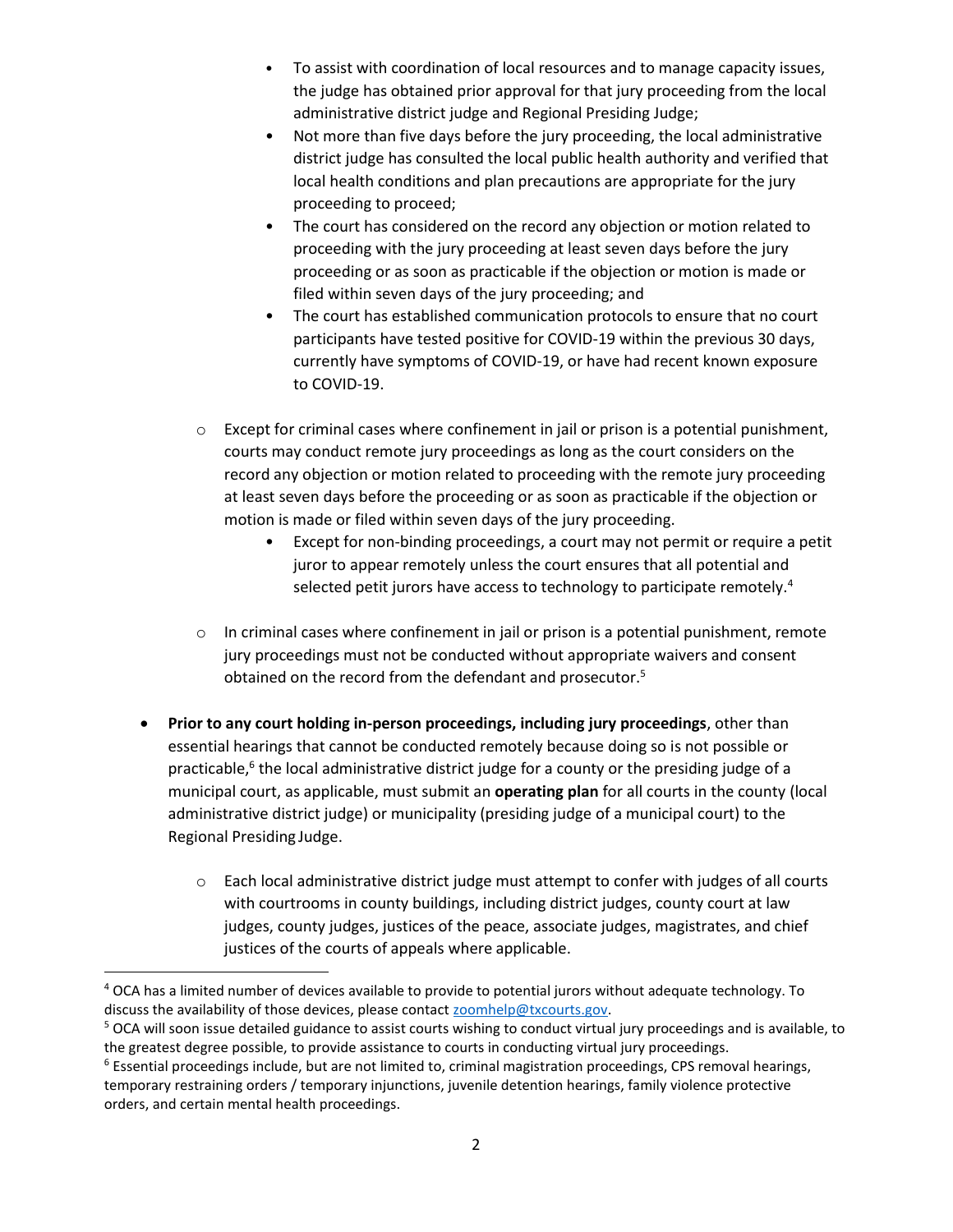- $\circ$  In developing the operating plan, the local administrative district judge or presiding judge of a municipal court must consult with the [local health authority](https://www.dshs.state.tx.us/rls/lha/Department-of-State-Health-Services-Appointed-Health-Authority.aspx) and county judge/mayor.<sup>7</sup> Documentation (e.g. email, letter, etc.) from the local health authority and county judge/mayor showing that the consultation has occurred must be submitted with the operating plan.
- $\circ$  Upon written acknowledgement by the Regional Presiding Judge that the operating plan meets the requirements of an operating plan discussed below, the courts in the county or city may commence in-person proceedings only in accordance with the Supreme Court's most recent emergency order, guidance issued by the Office of Court Administration (OCA), and the operating plan.
- $\circ$  The Regional Presiding Judge must forward a copy of each operating plan to the OCA at [coronavirus@txcourts.gov.](mailto:coronavirus@txcourts.gov)
- o **NOTE: Courts that have previously submitted acknowledged operating plans [\(county](https://www.dropbox.com/sh/8k065da6v5som2d/AAB7-SXM_Fr-4JzbLPfl_79oa)[/municipality\)](https://www.dropbox.com/home/Municipal%20COVID-19%20Operating%20Plans) for in-person proceedings may submit a jury proceeding supplement to their plans rather than entirely new operating plans.**

Operating plans will remain in effect until updated guidance is issued from the OCA indicating they are no longer required or upon the expiration of the applicable Emergency Order, as amended or extended, requiring adherence to OCA guidance.

- **An operating plan for in-person proceedings, including jury proceedings, must contain the following components:<sup>8</sup>**
	- o **Judge and Court Staff Health – how the courts will ensure judges and court staff do not enter the courthouse if they have new or worsening signs or symptoms<sup>9</sup> and will protect judges and staff from exposure to the degree possible. 10**

Courts should take precautions to ensure judges and courts staff do not enter the courthouse when there is a likelihood that they may have COVID-19, and courts should take reasonable steps to protect judges and court staff from contracting COVID-19.

Courts should consider encourage teleworking for judges and court staff whenever possible and feasible.

 $^7$  Local Administrative District Judges should consult with the county judge at a minimum, and presiding judges of a municipal court should consult with the mayor at a minimum.

<sup>&</sup>lt;sup>8</sup> In developing an operating plan, courts should review the Texas Department of Health Services' Minimum Recommended [Health Protocols for COVID-19.](https://dshs.texas.gov/coronavirus/opentexas.aspx#protocols)

<sup>9</sup> CDC. *[Symptoms of Coronavirus](https://www.cdc.gov/coronavirus/2019-ncov/symptoms-testing/symptoms.html)*.

<sup>10</sup> DSHS. *[Checklist for All Employers](https://dshs.texas.gov/coronavirus/docs/opentx/june/AllEmployers.pdf)*.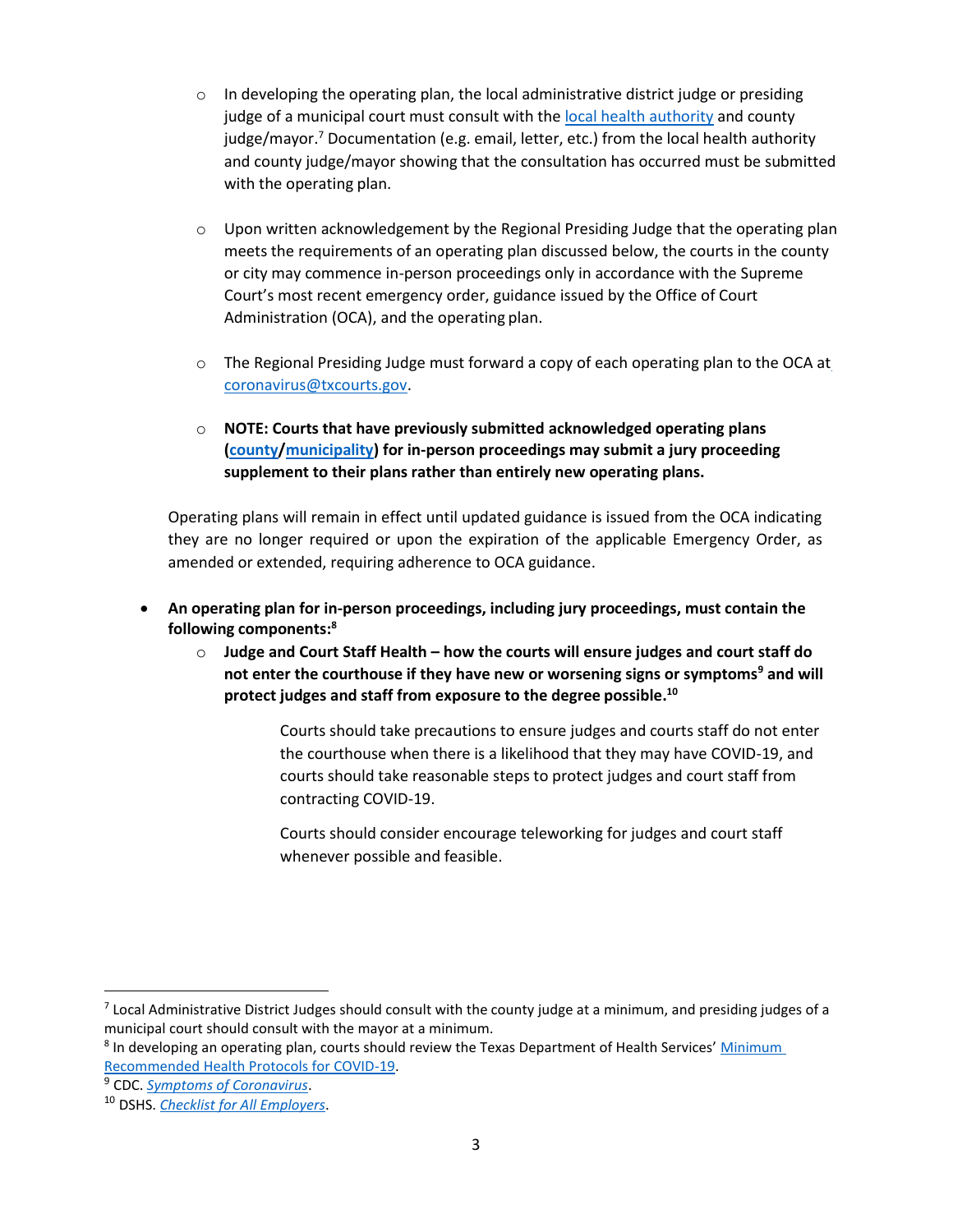# o **Scheduling – how the courts in the building(s) covered by the plan will coordinate scheduling to reduce occupancy in the courthouse to the lowest degree possible.<sup>11</sup>**

In-person proceedings must be scheduled to reduce the number of people entering or in the courthouse at any one period of time. Judges in counties and cities with multiple judges in a building must coordinate scheduling of any inperson proceedings to reduce the number of people in the courthouse at one time.

Judges scheduling in-person jury trials should schedule no more than 10 cases per docket, unless pre-approval for larger dockets is obtained from the Regional Presiding Judge. Judges should attempt to alert parties who will not be proceeding prior to the day of trial to reduce attendance at the court facility.

o **Vulnerable Populations – how the courts will provide notice to vulnerable individuals and those who live with or are caregivers for vulnerable individuals and provide accommodations to reduce the appearance of those individuals at thecourthouse. 12,13**

> Vulnerable individuals are those over age 65 and individuals with serious underlying health conditions, such as high blood pressure, chronic lung disease, diabetes, obesity, asthma, and those whose immune systems are compromised such as by chemotherapy for cancer or other conditions requiring such therapy.

o **Social Distancing – how the courts will ensure that adequate social distancing will be maintained for all individuals not within the same household who may be in a courthouse. 14**

> Courts should consider how to ensure distancing in public common areas, galleries of courtrooms, $15$  wells of the courtroom, hallways, elevators, restrooms, or other locations where the public might gather.

Special attention should be given to scheduling in buildings with multiple courtrooms, as common areas such as waiting areas, halls and elevators may become crowded in such a way that it is impossible to maintain appropriate social distancing.<sup>16</sup>

<sup>11</sup> CDC. *[Get Your Mass Gathering or Large Community Events Ready](https://www.cdc.gov/coronavirus/2019-ncov/community/large-events/considerations-for-events-gatherings.html?CDC_AA_refVal=https%3A%2F%2Fwww.cdc.gov%2Fcoronavirus%2F2019-ncov%2Fcommunity%2Flarge-events%2Fmass-gatherings-ready-for-covid-19.html)*.

<sup>12</sup> CDC. *[People who are at Higher Risk for Severe Illness](https://www.cdc.gov/coronavirus/2019-ncov/need-extra-precautions/people-at-higher-risk.html)*.

<sup>13</sup> CDC. *[What Can You Do.](https://www.cdc.gov/coronavirus/2019-ncov/need-extra-precautions/what-you-can-do.html)*

<sup>14</sup> CDC. *[Social Distancing, Quarantine, and Isolation](https://www.cdc.gov/coronavirus/2019-ncov/prevent-getting-sick/social-distancing.html)*.

<sup>15</sup> DSHS. *[Checklist for Churches/Places of Worship](https://dshs.texas.gov/coronavirus/docs/opentx/ChurchesPlacesofWorship.pdf)*.

<sup>16</sup> White House, CDC. See pp. 10 & 14 in the *[Guidelines for Opening Up America Again](https://www.whitehouse.gov/wp-content/uploads/2020/04/Guidelines-for-Opening-Up-America-Again.pdf)*.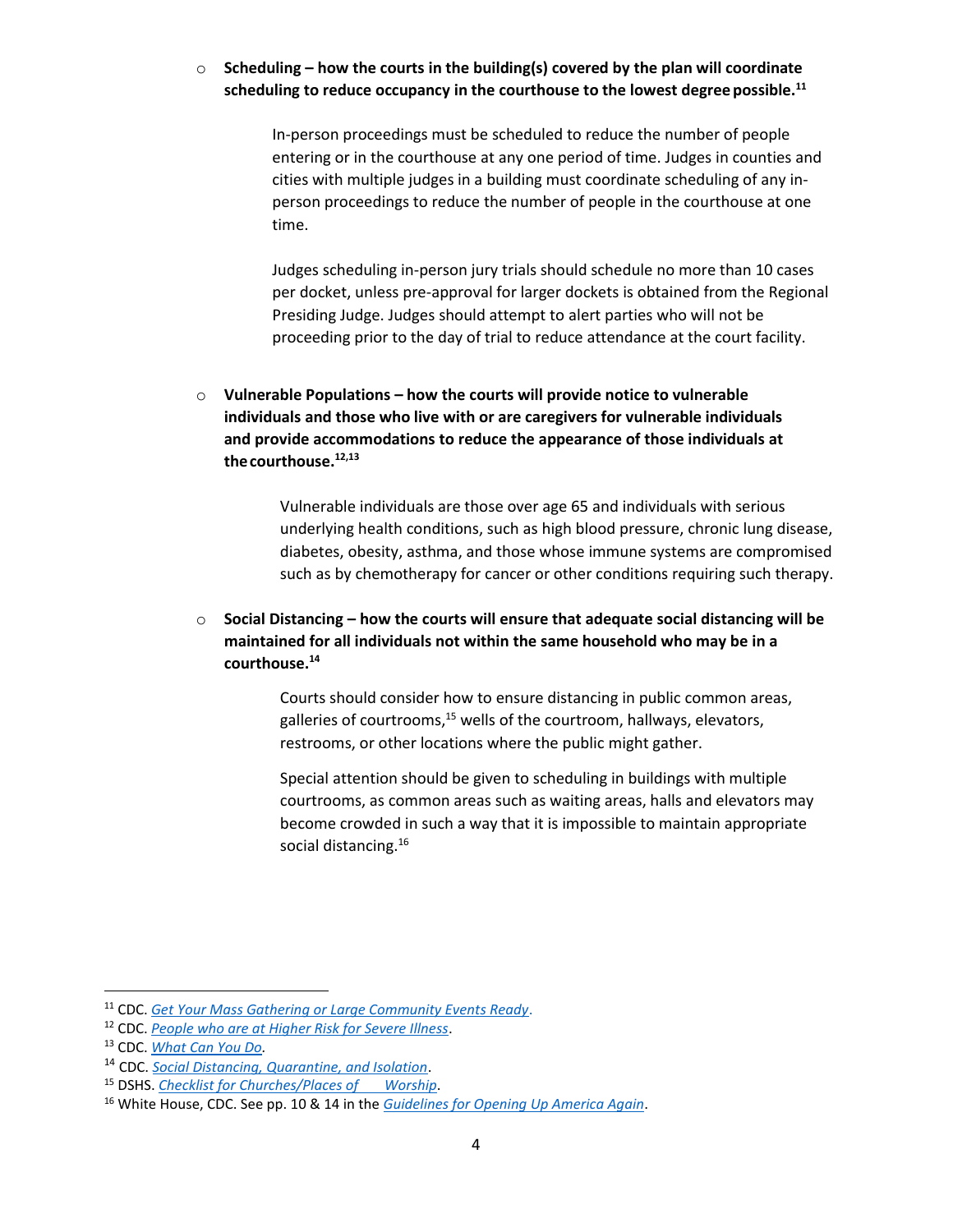# o **Hygiene – how the courts will ensure that individuals in the courthouse will have access to supplies to maintain high levels of hygiene<sup>17</sup>**

Courts should consider having hand sanitizer dispensers available at various locations around the courthouse, including at the entry and exits from the building and courtrooms. Courts should ensure that tissues are available for public use in courtrooms and other public areas. Courts should post readily visible signage reminding individuals of best hygiene protocols.<sup>18</sup>

# <span id="page-4-0"></span>o **Screening – how the courts will ensure screening of all individuals entering the courthouse or courtroom areas<sup>19</sup>**

Individuals feeling feverish or with measured temperatures equal to or greater than 100.0ºF, or with new or worsening signs or symptoms of COVID-19 such as fever, chills, cough, shortness of breath or difficulty breathing, fatigue, muscle or body aches, headache, sore throat, loss of taste or smell, congestion or runny nose, nausea or vomiting, diarrhea. 20

Special attention should be given to how inmates or detainees from jail and juvenile facilities who may be transported to a courtroom will be screened, including consideration of a lower threshold temperature of 99.6ºF as an indicator of symptoms.<sup>21</sup>

Screeners should be provided appropriate face protection and gloves.<sup>22</sup>

## o **Face coverings – how the courts will ensure face coverings over the nose and mouth are worn.23,24**

Cloth face coverings, at a minimum, should be required of individuals while in the courthouse. Should an individual be in the courthouse for lengthy periods of time, non-medical grade face masks should be considered if they are available.<sup>[17](#page-4-0)</sup>

## o **Cleaning – how the courts will ensure frequent and appropriate cleaning of surfaces in and around courtrooms and common areas.<sup>25</sup>**

Sanitizing should be routinely and more regularly performed, including when a transition of participants occurs within a courtroom between hearings and after recesse[s.](#page-4-0) 17

<sup>17</sup> CDC. *[How to Protect Yourself and Others](https://www.cdc.gov/coronavirus/2019-ncov/prevent-getting-sick/prevention.html)*.

<sup>18</sup> DSHS. Stop the Spread of Germs Flyer.<https://dshs.texas.gov/coronavirus/docs/StopSpreadofGerms-English.pdf> (English) an[d https://www.cdc.gov/coronavirus/2019-ncov/downloads/stop-the-spread-of-germs-sp.pdf](https://www.cdc.gov/coronavirus/2019-ncov/downloads/stop-the-spread-of-germs-sp.pdf) (Spanish). <sup>19</sup> CDC. *[Symptoms of Coronavirus.](https://www.cdc.gov/coronavirus/2019-ncov/symptoms-testing/symptoms.html)*

<sup>20</sup> DSHS. *[Checklist for All Employers](https://dshs.texas.gov/coronavirus/docs/opentx/june/AllEmployers.pdf)*.

 $21$  Suggestion for considering lower threshold for jail inmates made by DSHS physicians.

<sup>22</sup> CDC. *[Personal Protective Equipment: Questions and Answers](https://www.cdc.gov/coronavirus/2019-ncov/hcp/respirator-use-faq.html)*.

<sup>23</sup> CDC. *[Use of Cloth Face Coverings to Help Slow the Spread of COVID-19](https://www.cdc.gov/coronavirus/2019-ncov/prevent-getting-sick/diy-cloth-face-coverings.html)*.

<sup>24</sup> *See [Executive Order GA-29](https://lrl.texas.gov/scanned/govdocs/Greg%20Abbott/2020/GA-29.pdf)* and *[Attorney General Opinion KP-0322](https://www.texasattorneygeneral.gov/sites/default/files/opinion-files/opinion/2020/kp-0322.pdf)*.

<sup>25</sup> CDC. *[Reopening Guidance for Cleaning and Disinfecting Public Spaces, Workplaces, Businesses, Schools, and](https://www.cdc.gov/coronavirus/2019-ncov/community/reopen-guidance.html) [Homes](https://www.cdc.gov/coronavirus/2019-ncov/community/reopen-guidance.html)*.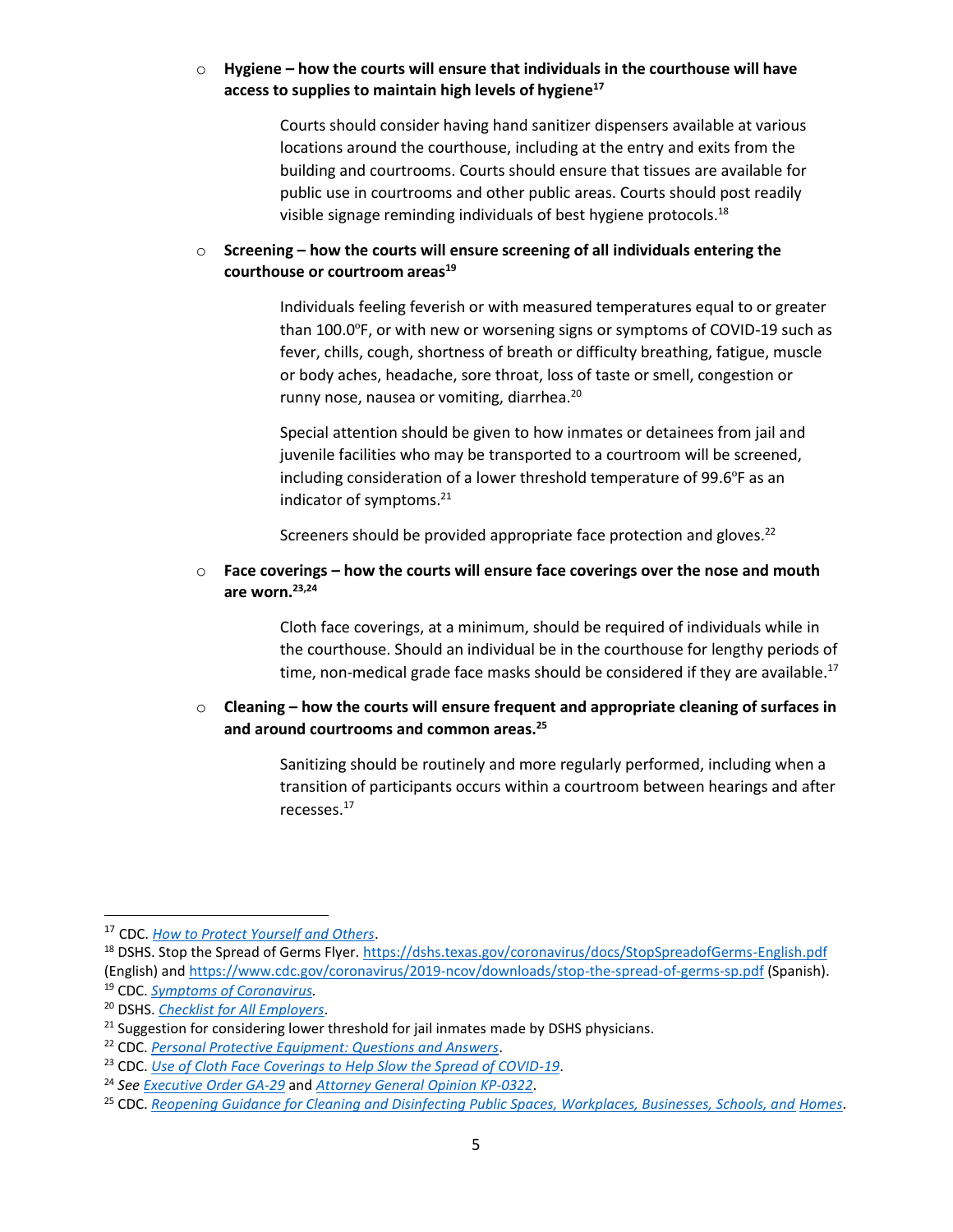## • **An operating plan for in-person jury proceedings, must contain the following components:<sup>26</sup>**

# o **Summoning Jurors**

Courts must include with juror summonses information on precautions that have been taken to protect the health and safety of prospective jurors and COVID questionnaires that elicit from prospective jurors information about their exposure or vulnerability to COVID-19.<sup>27</sup>

Courts should consider using juror questionnaires for voir dire to assist in shortening the length of voir dire or the number of venirepersons. Courts should liberally grant excuses or reschedule prospective jurors who have been potentially exposed, who are symptomatic, and who are vulnerable or live with someone vulnerable to COVID-19.

# o **Location(s) for Jury Selection, Trial, and Deliberation**

Courts must identify an appropriate location for conducting the various phases of a jury proceeding that enable adequate social distancing at all phases. Courts should detail how the court will ensure adequate security at the alternative location and that the court has followed the appropriate guidelines required of courthouses for in-person hearings at any alternate location.<sup>28</sup>

# o **Screening**

In addition to the requirements of the in-person operating plan described above, courts must screen all court participants and observers for elevated temperatures and use a questionnaire to determine if the individual has recently had symptoms of COVID-19 or been exposed to COVID-19.

Courts must ensure that participants in a trial who are incarcerated are screened by the jail/prison prior to transport to the courtroom and any known exposure, symptoms, or COVID-19 positive test results within the past 30 days are reported to the judge presiding over the jury trial.

The jury trial operating plan must detail the communication protocols that will be established to ensure that no court participants have tested positive for COVID-19 within the previous 30 days, currently have symptoms of COVID-19, or have had recent known exposure to COVID-19.

<sup>26</sup> In developing an operating plan, courts should review the Texas Department of Health Services' *[Minimum](https://dshs.texas.gov/coronavirus/opentexas.aspx#protocols)  [Recommended Health Protocols for COVID-19.](https://dshs.texas.gov/coronavirus/opentexas.aspx#protocols)*

<sup>27</sup> *See* [sample COVID-19 questionnaire.](https://txcourts.gov/media/1449739/petit-juror-questionnaire-addendum-covid-19-pre-screening.pdf)

<sup>&</sup>lt;sup>28</sup> Courts who may need to hold a proceeding outside of the courthouse should review Chapter 292 of the Local Government Code (related to having an auxiliary facility designated as a courthouse) and Government Code Sections 24.033(b) (district courts), 25.0019(b) (statutory county courts), 25.0032(b) (statutory probate courts), 26.009(b) (constitutional county courts), 27.0515 (justice courts), 29.015 (municipal courts), and 30.000123 (municipal courts of record)—relating to designating alternative locations for proceedings.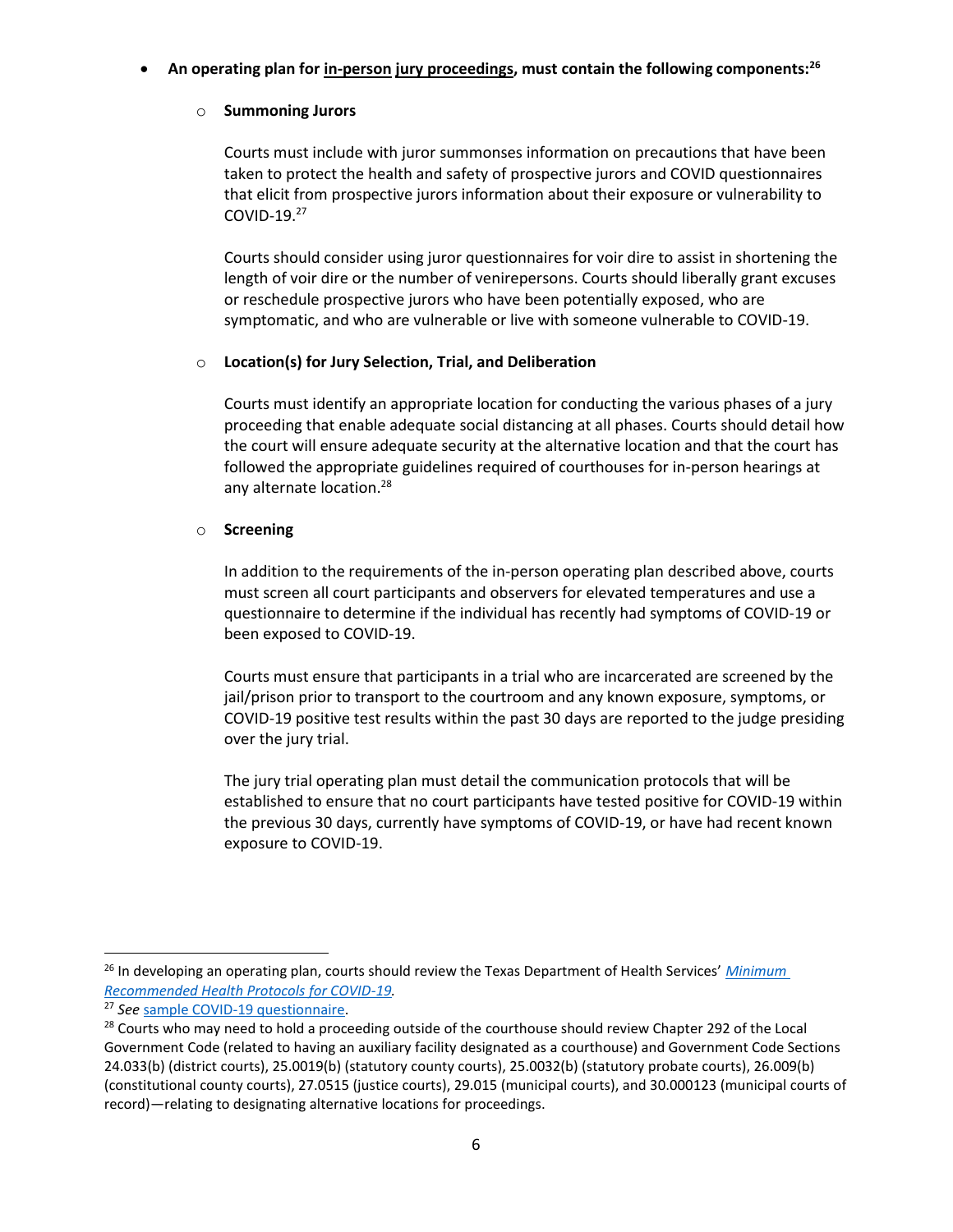#### o **Face Coverings**

In addition to the requirements of the in-person operating plan described above, courts must ensure that all persons entering the common areas of a courthouse, including a courtroom or any other location being used to conduct a jury trial, wear a face covering at all times unless the person is an individual that is not recommended to wear a mask by the Centers for Disease Control or the Texas Department of State Health Services.<sup>29</sup>

Courts must ensure that all court participants wear face coverings from jury qualification through the end of trial. Court participants who may need to lower their face mask to speak or for a short period of time must be required to wear a face shield. When speaking, a court should permit a court participant to lower his or her mask so long as a face shield is worn and the person speaking is immobile.

## o **Social Distancing**

Courts must ensure that social distancing of all court participants and observers is maintained at all times during the jury proceeding, including during the trial and deliberation. Special attention should be paid by courts to ensuring adequate social distancing and managed exits of individuals during breaks, especially when dismissing large groups of people for a break.

#### o **Alternate Jurors**

Courts are encouraged to consider selecting alternate jurors to permit the trial to continue in the event of a juror becoming ineligible to serve for a reason unrelated to that person's exposure to or contraction of COVID-19.

## o **Arrangement of Courtroom**

Courts must submit as part of the jury trial operating plan descriptions or drawings of the way in which courtroom participants (judge, parties/counsel, jurors, witnesses, court reporters, bailiffs, public) will be arranged in the courtroom. Special attention should be paid to placement of the witness and parties so that the jurors, judge, and attorneys can see the witness and parties during testimony. Special attention should also be paid to placement of evidence presentation displays so that jurors and witnesses can see the information being displayed. Courts should plan for spaces where a judge can have sidebar or private conversations with jurors and counsel.

## o **Microphone Protection Protocols**

Courts must limit, to the degree possible, the shared use of microphones during the jury proceeding. If a microphone must be shared, courts should limit the passing of the microphone unless the microphone is cleaned between each user. In addition, disposable microphone covers must be placed on shared microphones and changed between each user.

<sup>&</sup>lt;sup>29</sup> CDC. *[Use of Cloth Face Coverings to Help Slow the Spread of COVID-19](https://www.cdc.gov/coronavirus/2019-ncov/prevent-getting-sick/diy-cloth-face-coverings.html)*.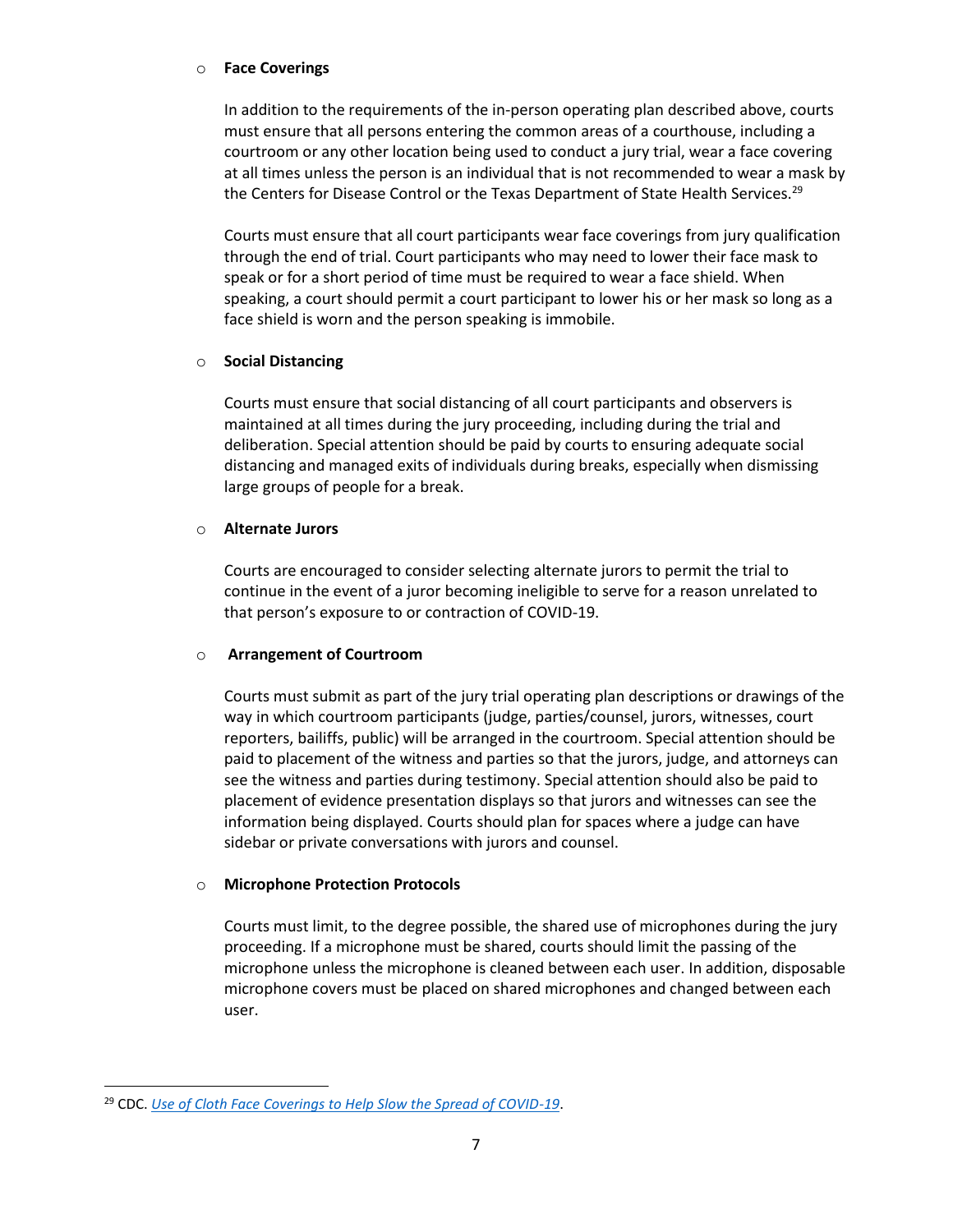#### o **Exhibit/Evidence Management**

Courts must limit, to the degree possible, the use of physical or paper exhibits/evidence where feasible or appropriate by converting the exhibit/evidence to a digital form. When physical or paper exhibits/evidence is required, courts should reduce the exchange of that exhibit/evidence to the number of persons necessary and should limit passing the exhibit/evidence to the individual members of the jury. If an exhibit/evidence is required to be transferred from person-to-person, single use gloves should be worn and discarded immediately after handling the exhibit/evidence.

During jury deliberations, courts should make efforts to provide the jury with access to digital exhibits/evidence that would normally be shared with the jury during deliberation. Where digital exhibits/evidence is not feasible, courts should consider limiting the transfer of the exhibits/ evidence from juror-to-juror by spreading the exhibits/evidence on a table for inspection from the table in the jury deliberation room.

#### o **Witnesses**

Courts should be required to inquire whether witnesses to the proceedings have COVIDrelated issues. To the degree constitutionally permissible or with the consent of the parties, judges should permit witnesses to testify remotely via videoconference, especially if that witness has symptoms of or a recent positive test for COVID-19, has been recently exposed, or is vulnerable to contracting COVID-19.

#### o **Food Precautions**

Courts that provide food to jurors or other participants during a jury proceeding must ensure individual food portions, such as individually boxed meals, are provided.

## o **Cleaning**

In addition to the requirements of the in-person operating plan described above, courts must implement frequent cleaning protocols during the jury proceeding. Specifically, courts must ensure that shared spaces such as witness stands, seating in the gallery, and seating during qualification/voir dire are cleaned during transitions of those spaces. Courts should assign seats for members of the jury panel and selected jurors to reduce potential transmission and the need for more frequent cleaning.

## o **Approval Process**

The jury trial operating plan must describe the process for a judge to obtain approval to proceed with a jury proceeding from the local administrative district judge and Regional Presiding Judge.

The jury trial operating plan must describe the process by which the local administrative district judge will, not more than five days before the jury proceeding, consult with the local public health authority to verify that the local health conditions and plan precautions are appropriate for the jury proceeding to proceed.